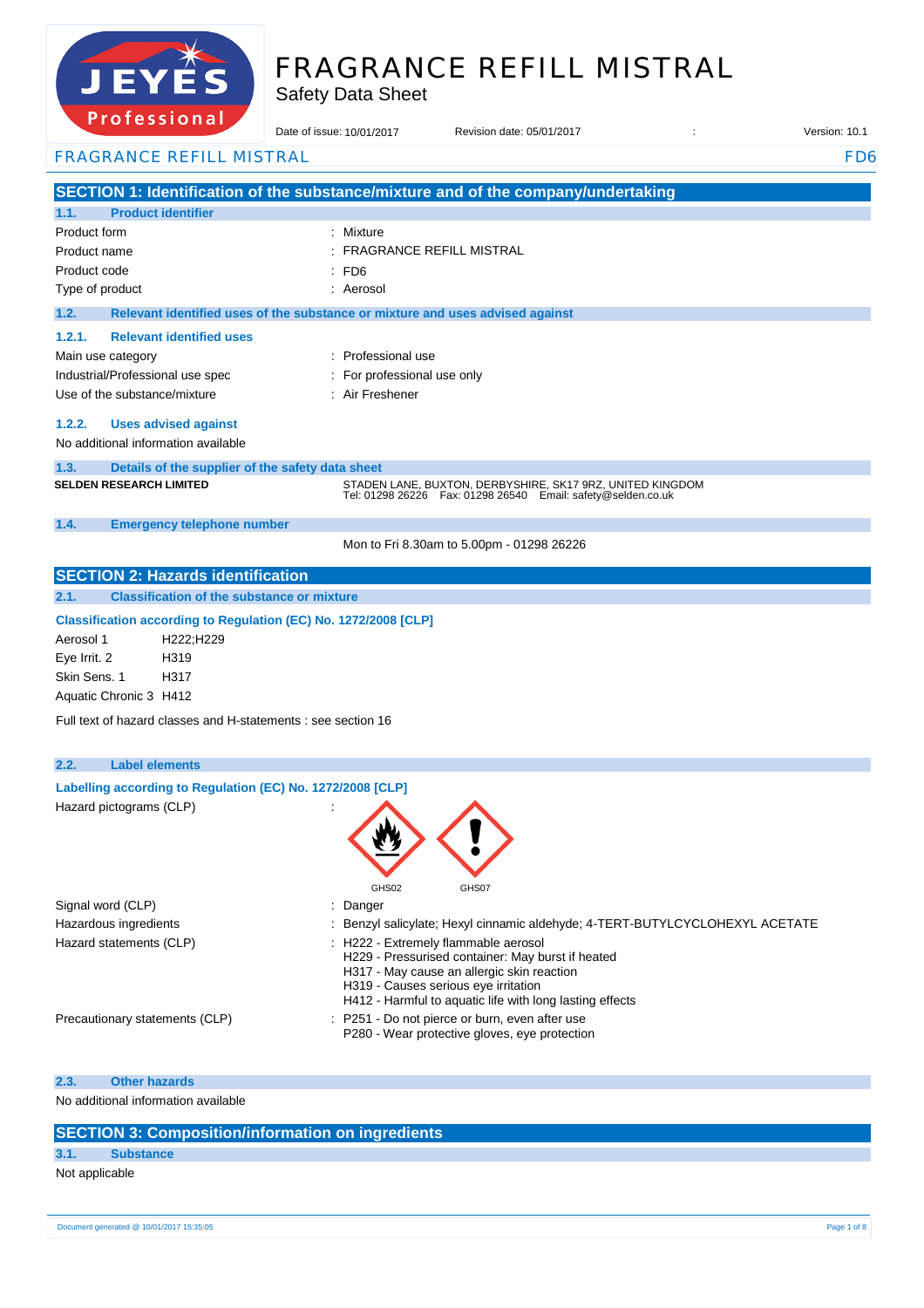### **3.2. Mixture**

| <b>Name</b>                                                                            | <b>Product identifier</b>                                             | $\frac{9}{6}$ | <b>Classification according to</b><br><b>Regulation (EC) No.</b><br>1272/2008 [CLP]                                                  |
|----------------------------------------------------------------------------------------|-----------------------------------------------------------------------|---------------|--------------------------------------------------------------------------------------------------------------------------------------|
| butane<br>substance with national workplace exposure limit(s) (GB, IE)                 | (CAS No) 106-97-8<br>(EC no) 203-448-7<br>(EC index no) 601-004-00-0  | $30 - 60$     | Flam. Gas 1. H220<br>Press, Gas                                                                                                      |
| ethanol, ethyl alcohol<br>substance with national workplace exposure limit(s) (GB, IE) | (CAS No) 64-17-5<br>(EC no) 200-578-6<br>(EC index no) 603-002-00-5   | $15 - 30$     | Flam. Lig. 2, H225                                                                                                                   |
| propane<br>substance with national workplace exposure limit(s) (IE)                    | (CAS No) 74-98-6<br>(EC no) 200-827-9<br>(EC index no) 601-003-00-5   | $5 - 15$      | Flam. Gas 1. H220                                                                                                                    |
| 2.6-DIMETHYL-7-OCTEN-2-OL                                                              | (CAS No) 18479-58-8<br>(EC no) 242-362-4                              | $1 - 5$       | Skin Irrit. 2. H315<br>Eye Irrit. 2, H319                                                                                            |
| 4-TERT-BUTYLCYCLOHEXYL ACETATE                                                         | (CAS No) 32210-23-4<br>(EC no) 250-954-9                              | $1 - 5$       | Skin Sens. 1B, H317                                                                                                                  |
| methanol                                                                               | (CAS No) 67-56-1<br>(EC no) 200-659-6<br>(EC index no) 603-001-00-X   | $1 - 5$       | Flam. Lig. 2, H225<br>Acute Tox. 3 (Inhalation), H331<br>Acute Tox. 3 (Dermal), H311<br>Acute Tox. 3 (Oral), H301<br>STOT SE 1. H370 |
| Benzyl salicylate                                                                      | (CAS No) 118-58-1<br>(EC no) 204-262-9                                | < 1           | Skin Sens. 1, H317                                                                                                                   |
| <b>HEXAMETHYLINDANOPYRAN</b>                                                           | (CAS No) 1222-05-5<br>(EC no) 214-946-9<br>(EC index no) 603-212-00-7 | < 1           | Aquatic Acute 1, H400<br>Aquatic Chronic 1, H410                                                                                     |
| Hexyl cinnamic aldehyde                                                                | (CAS No) 101-86-0<br>(EC no) 202-983-3<br>(REACH-no) 01-2119533092-50 | < 1           | Skin Sens. 1B. H317<br>Aquatic Acute 1, H400<br>Aquatic Chronic 2, H411                                                              |

#### Full text of H-statements: see section 16

| <b>SECTION 4: First aid measures</b>                                |                                                                                                                                                                                                 |
|---------------------------------------------------------------------|-------------------------------------------------------------------------------------------------------------------------------------------------------------------------------------------------|
| <b>Description of first aid measures</b><br>4.1.                    |                                                                                                                                                                                                 |
| First-aid measures general                                          | : Get medical advice/attention if you feel unwell.                                                                                                                                              |
| First-aid measures after inhalation                                 | : Remove person to fresh air and keep comfortable for breathing.                                                                                                                                |
| First-aid measures after skin contact                               | : Wash with plenty of soap and water.                                                                                                                                                           |
| First-aid measures after eye contact                                | : IF IN EYES: Rinse cautiously with water for several minutes. Remove contact lenses, if present<br>and easy to do. Continue rinsing. If eye irritation persists: Get medical advice/attention. |
| First-aid measures after ingestion                                  | : Give nothing or a little water to drink. Get medical advice/attention if you feel unwell.                                                                                                     |
| Most important symptoms and effects, both acute and delayed<br>4.2. |                                                                                                                                                                                                 |
| Symptoms/injuries                                                   | : Not expected to present a significant hazard under anticipated conditions of normal use.                                                                                                      |
| Symptoms/injuries after inhalation                                  | : May cause respiratory irritation.                                                                                                                                                             |
| Symptoms/injuries after skin contact                                | : Repeated exposure may cause skin dryness or cracking.                                                                                                                                         |
| Symptoms/injuries after eye contact                                 | : Causes eye irritation.                                                                                                                                                                        |
| Symptoms/injuries after ingestion                                   | : May cause a light irritation of the linings of the mouth, throat, and gastrointestinal tract.                                                                                                 |
| 4.3.                                                                | Indication of any immediate medical attention and special treatment needed                                                                                                                      |

Treat symptomatically.

|                                               | <b>SECTION 5: Firefighting measures</b>                             |                                                          |  |  |
|-----------------------------------------------|---------------------------------------------------------------------|----------------------------------------------------------|--|--|
| 5.1.                                          | <b>Extinguishing media</b>                                          |                                                          |  |  |
| Suitable extinguishing media                  |                                                                     | : Carbon dioxide. Dry powder. Foam.                      |  |  |
| 5.2.                                          | Special hazards arising from the substance or mixture               |                                                          |  |  |
| Fire hazard                                   |                                                                     | Extremely flammable aerosol.                             |  |  |
| Explosion hazard                              |                                                                     | Explosion risk in case of fire.                          |  |  |
| 5.3.                                          | <b>Advice for firefighters</b>                                      |                                                          |  |  |
| Firefighting instructions                     |                                                                     | : Use water spray or fog for cooling exposed containers. |  |  |
| <b>SECTION 6: Accidental release measures</b> |                                                                     |                                                          |  |  |
| 6.1.                                          | Personal precautions, protective equipment and emergency procedures |                                                          |  |  |

General measures **interval in the Community** Memove ignition sources.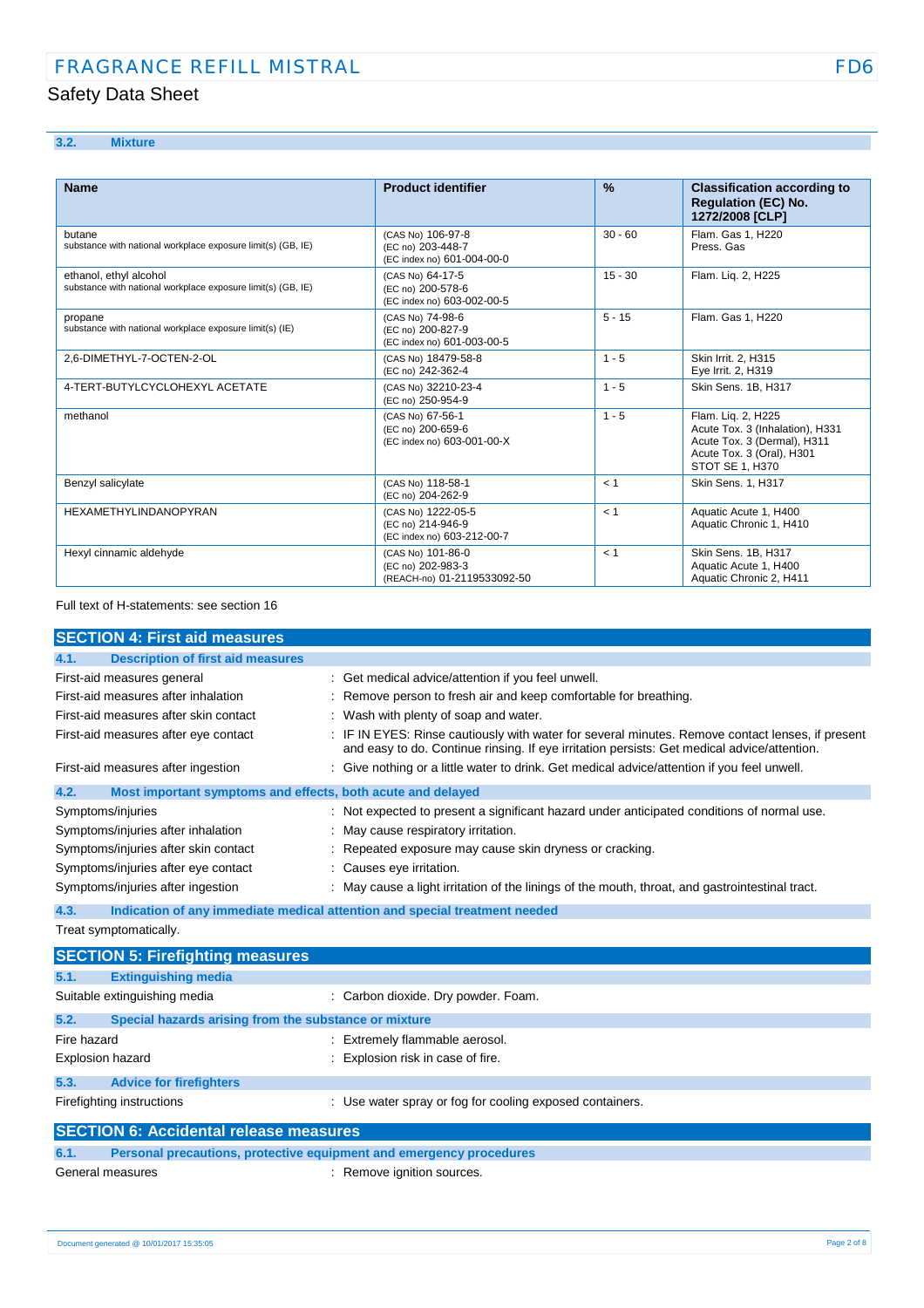| 6.1.1.          | For non-emergency personnel                                  |                                                                                                                                   |
|-----------------|--------------------------------------------------------------|-----------------------------------------------------------------------------------------------------------------------------------|
|                 | <b>Emergency procedures</b>                                  | Evacuate unnecessary personnel.                                                                                                   |
| 6.1.2.          | For emergency responders                                     |                                                                                                                                   |
|                 | Protective equipment                                         | : Use personal protective equipment as required.                                                                                  |
| 6.2.            | <b>Environmental precautions</b>                             |                                                                                                                                   |
|                 | Avoid release to the environment.                            |                                                                                                                                   |
| 6.3.            | Methods and material for containment and cleaning up         |                                                                                                                                   |
| For containment |                                                              | Collect spillage.                                                                                                                 |
|                 | Methods for cleaning up                                      | Soak up spills with inert solids, such as clay or diatomaceous earth as soon as possible.                                         |
| 6.4.            | <b>Reference to other sections</b>                           |                                                                                                                                   |
|                 |                                                              | For further information refer to section 8: "Exposure controls/personal protection". For further information refer to section 13. |
|                 | <b>SECTION 7: Handling and storage</b>                       |                                                                                                                                   |
| 7.1.            | <b>Precautions for safe handling</b>                         |                                                                                                                                   |
|                 | Additional hazards when processed                            | : Pressurized container: Do not pierce or burn, even after use.                                                                   |
|                 | Precautions for safe handling                                | : Avoid contact with eyes.                                                                                                        |
|                 | Hygiene measures                                             | Do not eat, drink or smoke when using this product.                                                                               |
| 7.2.            | Conditions for safe storage, including any incompatibilities |                                                                                                                                   |
|                 | <b>Technical measures</b>                                    | Does not require any specific or particular technical measures.                                                                   |
|                 | Storage conditions                                           | Keep container closed when not in use.                                                                                            |
|                 | Incompatible products                                        | Oxidizing agent. Strong acids. Strong bases.                                                                                      |
|                 | Incompatible materials                                       | Direct sunlight. Heat sources. Sources of ignition.                                                                               |
|                 |                                                              |                                                                                                                                   |

Special rules on packaging **in the case of the Container** : Keep only in original container.

### **7.3. Specific end use(s)**

#### No additional information available

### **SECTION 8: Exposure controls/personal protection 8.1. Control parameters methanol (67-56-1) Ireland** Local name Methanol Nethanol Ireland DEL (8 hours ref) (mg/m<sup>3</sup>) 260 mg/m<sup>3</sup> Ireland OEL (8 hours ref) (ppm) 200 ppm **Ireland** Notes (IE) Sk, IOELV United Kingdom **Local name Local name** Methanol United Kingdom WEL TWA (mg/m<sup>3</sup>) 266 mg/m<sup>3</sup> United Kingdom WEL TWA (ppm) 200 ppm United Kingdom WEL STEL (mg/m<sup>3</sup>) 333 mg/m<sup>3</sup> United Kingdom WEL STEL (ppm) 250 ppm United Kingdom Remark (WEL) Sk **propane (74-98-6) Ireland** Propane **Propane** Propane **Propane** Propane Propane Propane Propane Propane Propane Propane Propane Propane Propane Propane Propane Propane Propane Propane Propane Propane Propane Propane Propane Propane Propane Ireland **OEL** (8 hours ref) (ppm) 1000 ppm Ireland **Notes (IE)** Asphx **butane (106-97-8)** Ireland **Local name Local name Butane** Ireland OEL (8 hours ref) (ppm) 1000 ppm United Kingdom Local name Butane United Kingdom WEL TWA (mg/m<sup>3</sup>) 1450 mg/m<sup>3</sup> 1450 mg/m<sup>3</sup> United Kingdom WEL TWA (ppm) 600 ppm United Kingdom WEL STEL (mg/m<sup>3</sup>) 1810 mg/m<sup>3</sup> United Kingdom WEL STEL (ppm) 750 ppm United Kingdom **Remark (WEL)** Remark (WEL) Charce Carc, (only applies if Butane contains more than 0.1% of buta-1,3-diene) **ethanol, ethyl alcohol (64-17-5)** Ireland **Local name** Ethanol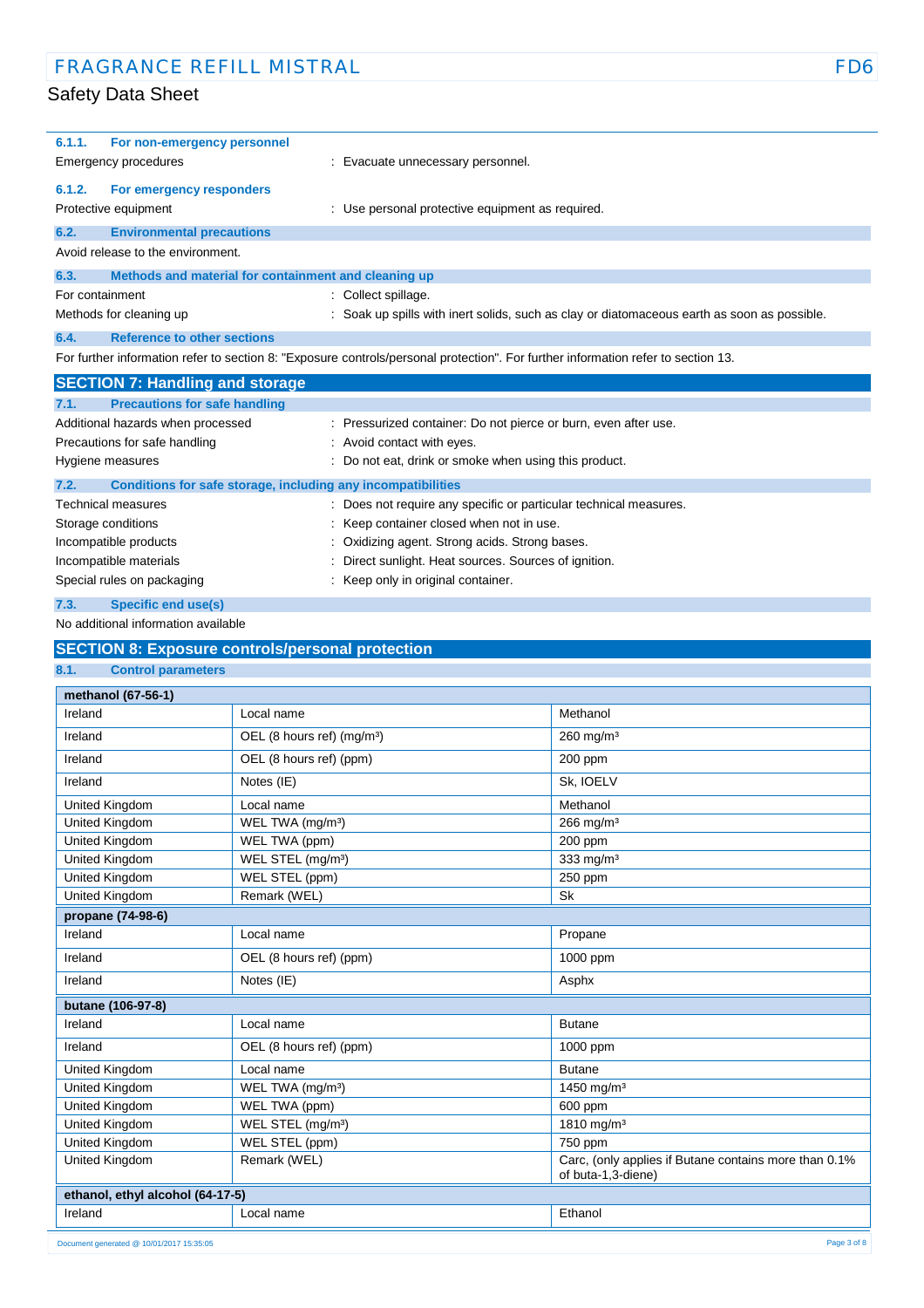### FRAGRANCE REFILL MISTRAL FOR THE REFILL MISTRAL FOR THE REFILL MISTRAL FOR THE REFILE OF THE REFILE OF THE REF

### Safety Data Sheet

| ethanol, ethyl alcohol (64-17-5) |                              |                        |  |
|----------------------------------|------------------------------|------------------------|--|
| Ireland                          | OEL (15 min ref) (ppm)       | $1000$ ppm             |  |
| United Kingdom                   | Local name                   | Ethanol                |  |
| United Kingdom                   | WEL TWA (mg/m <sup>3</sup> ) | 1920 mg/m <sup>3</sup> |  |
| United Kingdom                   | WEL TWA (ppm)                | $1000$ ppm             |  |

#### **8.2. Exposure controls**

No additional information available

| <b>SECTION 9: Physical and chemical properties</b>            |                   |
|---------------------------------------------------------------|-------------------|
| 9.1.<br>Information on basic physical and chemical properties |                   |
| Physical state                                                | Liquid            |
| Colour                                                        | No data available |
| Odour                                                         | characteristic.   |
| Odour threshold                                               | No data available |
| рH                                                            | No data available |
| Relative evaporation rate (butylacetate=1)                    | No data available |
| Melting point                                                 | No data available |
| Freezing point                                                | No data available |
| Boiling point                                                 | No data available |
| Flash point                                                   | No data available |
| Auto-ignition temperature                                     | No data available |
| Decomposition temperature                                     | No data available |
| Flammability (solid, gas)                                     | No data available |
| Vapour pressure                                               | No data available |
| Relative vapour density at 20 °C                              | No data available |
| Relative density                                              | No data available |
| Solubility                                                    | No data available |
| Log Pow                                                       | No data available |
| Viscosity, kinematic                                          | No data available |
| Viscosity, dynamic                                            | No data available |
| Explosive properties                                          | No data available |
| Oxidising properties                                          | No data available |
| <b>Explosive limits</b>                                       | No data available |

### **9.2. Other information**

No additional information available

|                                    | <b>SECTION 10: Stability and reactivity</b> |  |
|------------------------------------|---------------------------------------------|--|
| 10.1.                              | <b>Reactivity</b>                           |  |
|                                    | Pressurised container: May burst if heated. |  |
| 10.2.                              | <b>Chemical stability</b>                   |  |
|                                    | Stable under normal conditions.             |  |
| 10.3.                              | <b>Possibility of hazardous reactions</b>   |  |
|                                    | No additional information available         |  |
| 10.4.                              | <b>Conditions to avoid</b>                  |  |
| Direct sunlight. Heat. Open flame. |                                             |  |
| 10.5.                              | <b>Incompatible materials</b>               |  |
|                                    | No additional information available         |  |
| 10.6.                              | <b>Hazardous decomposition products</b>     |  |
|                                    | No additional information available         |  |

| <b>SECTION 11: Toxicological information</b>  |                |  |
|-----------------------------------------------|----------------|--|
| 11.1.<br>Information on toxicological effects |                |  |
| Acute toxicity                                | Not classified |  |
| Skin corrosion/irritation                     | Not classified |  |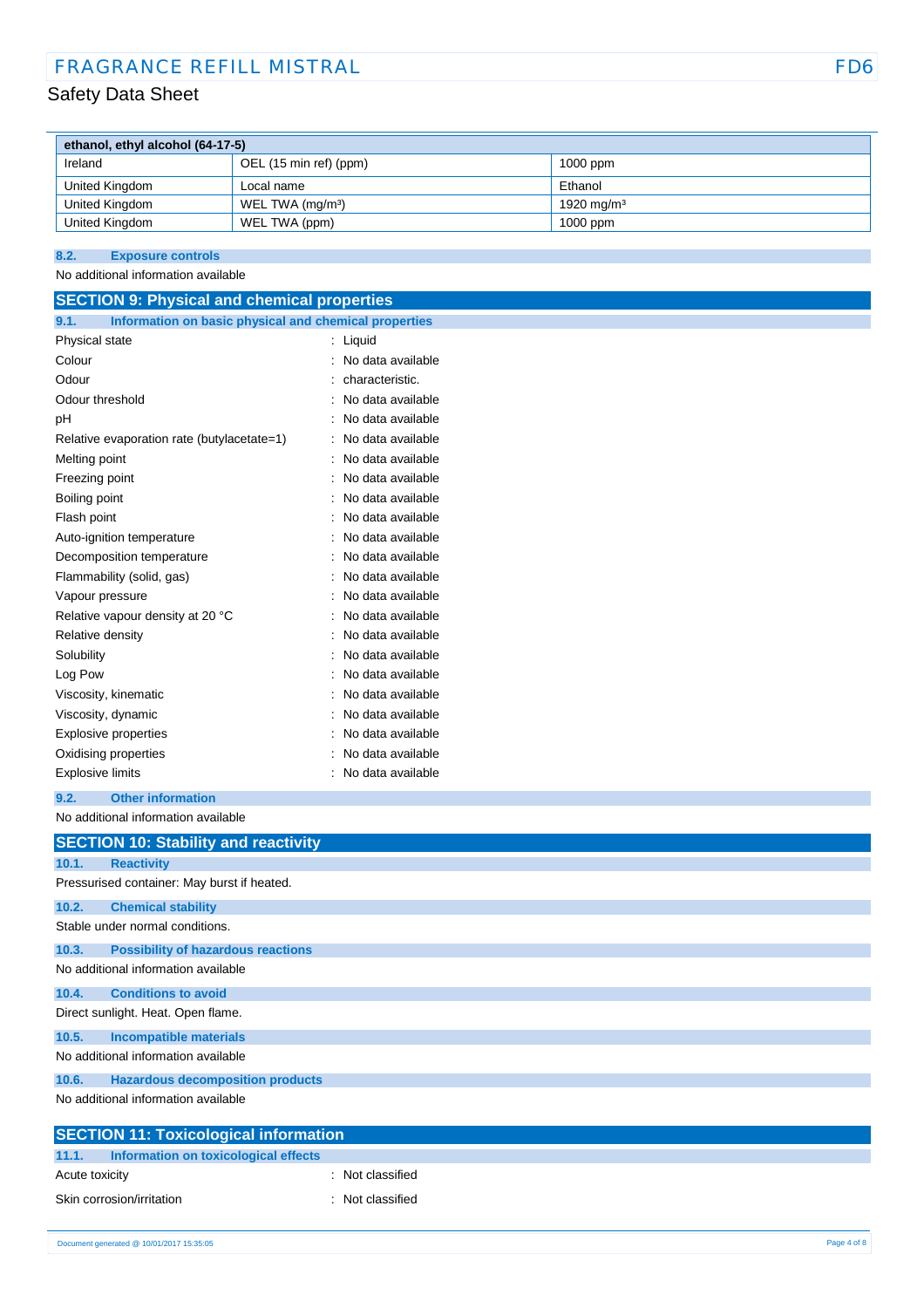| Serious eye damage/irritation                         | : Causes serious eye irritation.       |
|-------------------------------------------------------|----------------------------------------|
| Respiratory or skin sensitisation                     | : May cause an allergic skin reaction. |
| Germ cell mutagenicity                                | : Not classified                       |
| Carcinogenicity                                       | : Not classified                       |
| Reproductive toxicity                                 | : Not classified                       |
| Specific target organ toxicity (single exposure)      | : Not classified                       |
| Specific target organ toxicity (repeated<br>exposure) | : Not classified                       |
| Aspiration hazard                                     | : Not classified                       |

### **SECTION 12: Ecological information**

| <b>Toxicity</b><br>12.1.                                     |                                          |
|--------------------------------------------------------------|------------------------------------------|
| Hexyl cinnamic aldehyde (101-86-0)                           |                                          |
| LC50 fish 1                                                  | $1.7$ mg/l                               |
| EC50 other aquatic organisms 1                               | EC50 waterflea (48 h)                    |
| EC50 other aquatic organisms 2                               | $> 0.32$ mg/l                            |
|                                                              |                                          |
| <b>Persistence and degradability</b><br>12.2.                |                                          |
| No additional information available                          |                                          |
| 12.3.<br><b>Bioaccumulative potential</b>                    |                                          |
| Hexyl cinnamic aldehyde (101-86-0)                           |                                          |
| Log Pow                                                      | 4.82                                     |
| 12.4.<br><b>Mobility in soil</b>                             |                                          |
| No additional information available                          |                                          |
| <b>Results of PBT and vPvB assessment</b><br>12.5.           |                                          |
| No additional information available                          |                                          |
| <b>Other adverse effects</b><br>12.6.                        |                                          |
| No additional information available                          |                                          |
| <b>SECTION 13: Disposal considerations</b>                   |                                          |
| <b>Waste treatment methods</b><br>13.1.                      |                                          |
| Waste disposal recommendations                               | : Do not pierce or burn, even after use. |
| <b>SECTION 14: Transport information</b>                     |                                          |
| In accordance with ADR / RID / IMDG / IATA / ADN             |                                          |
| 14.1.<br><b>UN number</b>                                    |                                          |
| UN-No. (ADR)                                                 | : 1950                                   |
| UN-No. (IMDG)                                                | : 1950                                   |
| UN-No. (IATA)                                                | : 1950                                   |
| 14.2.                                                        |                                          |
| <b>UN proper shipping name</b><br>Proper Shipping Name (ADR) | : AEROSOLS                               |
| Proper Shipping Name (IMDG)<br>÷                             | <b>AEROSOLS</b>                          |
| Proper Shipping Name (IATA)                                  | AEROSOLS, FLAMMABLE                      |
|                                                              |                                          |
| Transport document description (ADR)                         | : UN 1950 AEROSOLS, 2.1, (D)             |
| Transport document description (IMDG)                        | : UN 1950 AEROSOLS, 2.1                  |
| <b>Transport hazard class(es)</b><br>14.3.                   |                                          |
| ADR                                                          |                                          |
| Transport hazard class(es) (ADR)                             | : 2.1                                    |
| Danger labels (ADR)                                          | : 2.1                                    |
| ÷                                                            |                                          |
|                                                              | W                                        |

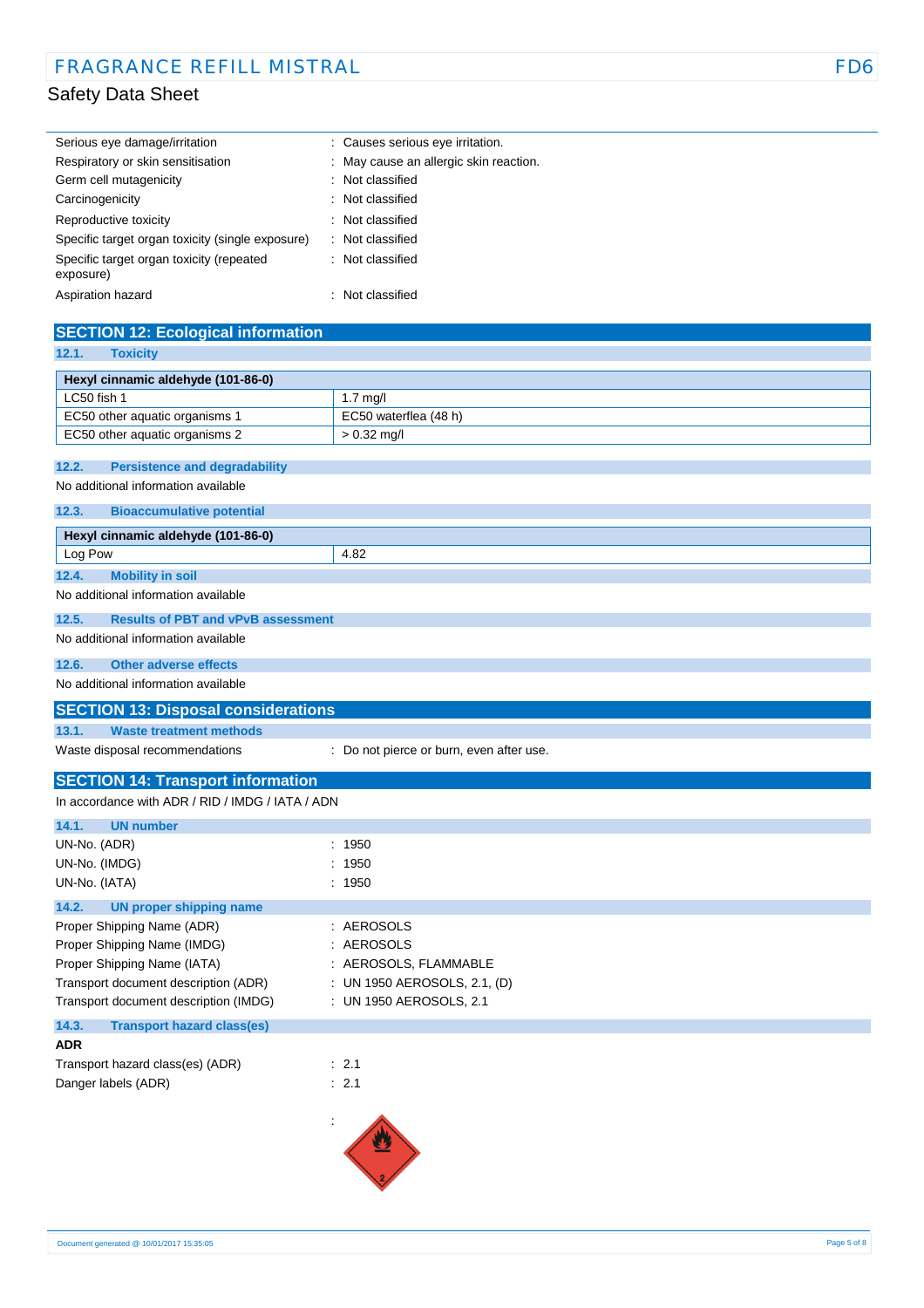| <b>IMDG</b>                                  |                                        |
|----------------------------------------------|----------------------------------------|
| Transport hazard class(es) (IMDG)            | : 2.1                                  |
| Danger labels (IMDG)                         | : 2.1                                  |
|                                              |                                        |
|                                              |                                        |
|                                              |                                        |
|                                              |                                        |
|                                              |                                        |
|                                              |                                        |
| <b>IATA</b>                                  |                                        |
| Transport hazard class(es) (IATA)            | : 2.1                                  |
| Hazard labels (IATA)                         | : 2.1                                  |
|                                              |                                        |
|                                              |                                        |
|                                              |                                        |
|                                              |                                        |
|                                              |                                        |
|                                              |                                        |
|                                              |                                        |
| 14.4.<br><b>Packing group</b>                |                                        |
| Packing group (ADR)                          | : Not applicable                       |
| Packing group (IMDG)                         | Not applicable                         |
|                                              |                                        |
| Packing group (IATA)                         | : Not applicable                       |
| 14.5.<br><b>Environmental hazards</b>        |                                        |
| Dangerous for the environment                | : No                                   |
| Marine pollutant                             | No<br>÷                                |
| Other information                            | No supplementary information available |
|                                              |                                        |
| 14.6.<br><b>Special precautions for user</b> |                                        |
| - Overland transport                         |                                        |
| Classification code (ADR)                    | $\therefore$ 5F                        |
| Special provisions (ADR)                     | : 190, 327, 344, 625                   |
| Limited quantities (ADR)                     | $\therefore$ 11                        |
| Excepted quantities (ADR)                    | $\therefore$ EO                        |
| Packing instructions (ADR)                   | : P207, LP02                           |
| Special packing provisions (ADR)             | PP87, RR6, L2                          |
| Mixed packing provisions (ADR)               | : MP9                                  |
| Transport category (ADR)                     | $\therefore$ 2                         |
| Special provisions for carriage - Packages   | : V14                                  |
| (ADR)                                        |                                        |
| Special provisions for carriage - Loading,   | : CV9, CV12                            |
| unloading and handling (ADR)                 |                                        |
| Special provisions for carriage - Operation  | $\therefore$ S2                        |
| (ADR)                                        |                                        |
| Tunnel restriction code (ADR)                | $\therefore$ D                         |
| - Transport by sea                           |                                        |
| Special provisions (IMDG)                    | : 63, 190, 277, 327, 344, 959          |
| Limited quantities (IMDG)                    | : SP277                                |
| Excepted quantities (IMDG)                   | $\therefore$ EO                        |
| Packing instructions (IMDG)                  | : P207, LP02                           |
| Special packing provisions (IMDG)            | : PP87, L2                             |
| EmS-No. (Fire)                               | $:$ F-D                                |
| EmS-No. (Spillage)                           | $: S-U$                                |
| Stowage category (IMDG)                      | : None                                 |
|                                              |                                        |
| - Air transport                              |                                        |
| PCA Excepted quantities (IATA)               | $\mathbf{E}$ = $\mathbf{E}$            |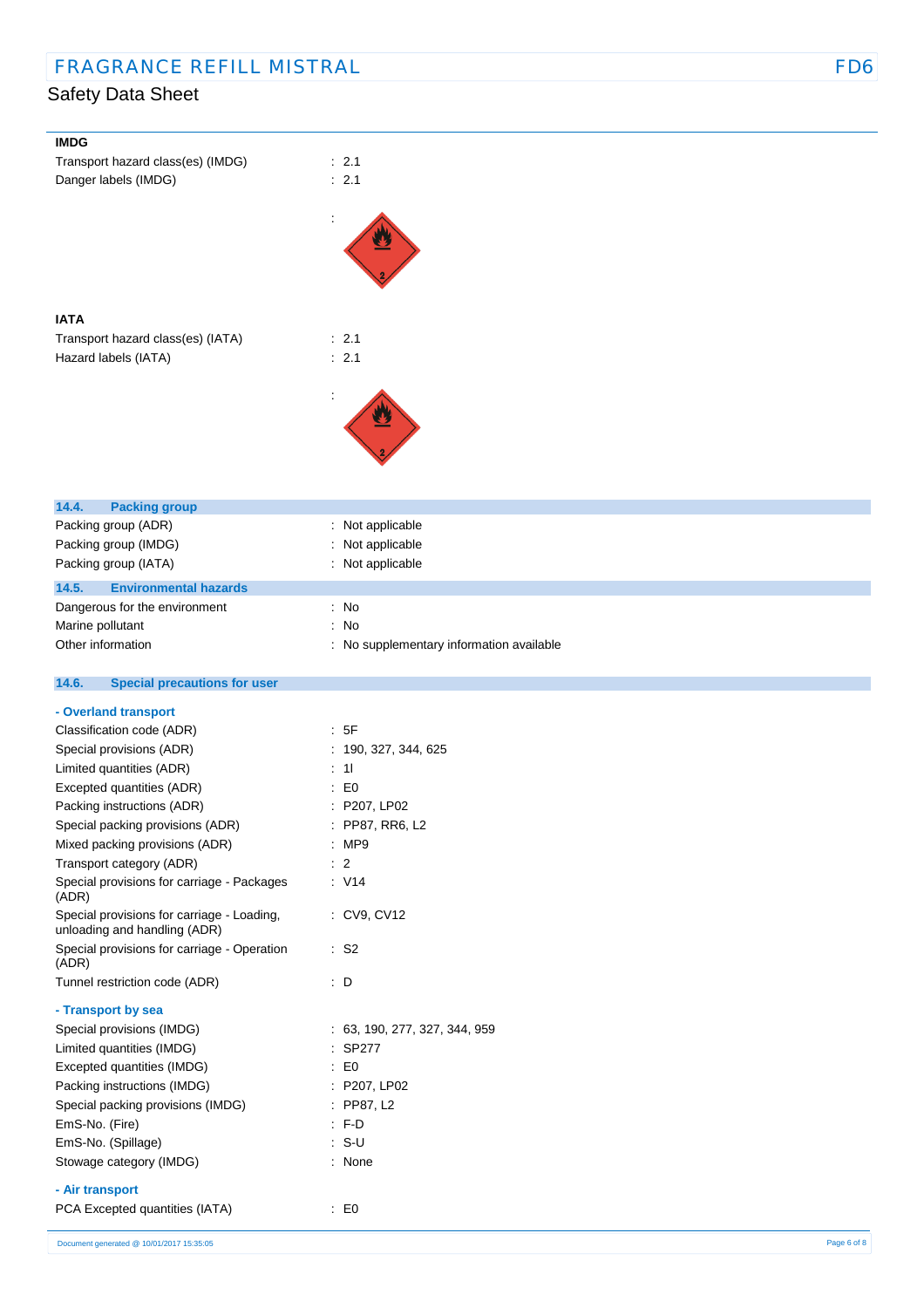| PCA Limited quantities (IATA)                | $:$ Y203             |
|----------------------------------------------|----------------------|
| PCA limited quantity max net quantity (IATA) | : 30kgG              |
| PCA packing instructions (IATA)              | : 203                |
| PCA max net quantity (IATA)                  | : 75kg               |
| CAO packing instructions (IATA)              | : 203                |
| CAO max net quantity (IATA)                  | $: 150$ kg           |
| Special provisions (IATA)                    | $:$ A145, A167, A802 |
| ERG code (IATA)                              | : 10L                |

**14.7. Transport in bulk according to Annex II of MARPOL 73/78 and the IBC Code**

IBC code : Not applicable.

### **SECTION 15: Regulatory information**

**15.1. Safety, health and environmental regulations/legislation specific for the substance or mixture**

#### **15.1.1. EU-Regulations**

Contains no REACH substances with Annex XVII restrictions Contains no substance on the REACH candidate list Contains no REACH Annex XIV substances

#### **15.1.2. National regulations**

No additional information available

#### **15.2. Chemical safety assessment**

No additional information available

### **SECTION 16: Other information**

| Full text of H- and EUH-statements: |                                                                   |
|-------------------------------------|-------------------------------------------------------------------|
| Acute Tox. 3 (Dermal)               | Acute toxicity (dermal), Category 3                               |
| Acute Tox. 3 (Inhalation)           | Acute toxicity (inhal.), Category 3                               |
| Acute Tox. 3 (Oral)                 | Acute toxicity (oral), Category 3                                 |
| Aerosol 1                           | Aerosol, Category 1                                               |
| <b>Aquatic Acute 1</b>              | Hazardous to the aquatic environment - Acute Hazard, Category 1   |
| Aquatic Chronic 1                   | Hazardous to the aquatic environment - Chronic Hazard, Category 1 |
| Aquatic Chronic 2                   | Hazardous to the aquatic environment - Chronic Hazard, Category 2 |
| Aquatic Chronic 3                   | Hazardous to the aquatic environment - Chronic Hazard, Category 3 |
| Eye Irrit. 2                        | Serious eye damage/eye irritation, Category 2                     |
| Flam. Gas 1                         | Flammable gases, Category 1                                       |
| Flam. Lig. 2                        | Flammable liquids, Category 2                                     |
| Press, Gas                          | Gases under pressure                                              |
| Skin Irrit. 2                       | Skin corrosion/irritation, Category 2                             |
| Skin Sens. 1                        | Sensitisation - Skin, Category 1                                  |
| Skin Sens, 1B                       | Sensitisation - Skin, category 1B                                 |
| STOT SE 1                           | Specific target organ toxicity - single exposure, Category 1      |
| H <sub>220</sub>                    | Extremely flammable gas                                           |
| H222                                | Extremely flammable aerosol                                       |
| H <sub>225</sub>                    | Highly flammable liquid and vapour                                |
| H229                                | Pressurised container: May burst if heated                        |
| H301                                | Toxic if swallowed                                                |
| H311                                | Toxic in contact with skin                                        |
| H315                                | Causes skin irritation                                            |
| H317                                | May cause an allergic skin reaction                               |
| H319                                | Causes serious eye irritation                                     |
| H331                                | Toxic if inhaled                                                  |
| H370                                | Causes damage to organs                                           |
| H400                                | Very toxic to aquatic life                                        |
| H410                                | Very toxic to aquatic life with long lasting effects              |
| H411                                | Toxic to aquatic life with long lasting effects                   |
| H412                                | Harmful to aquatic life with long lasting effects                 |